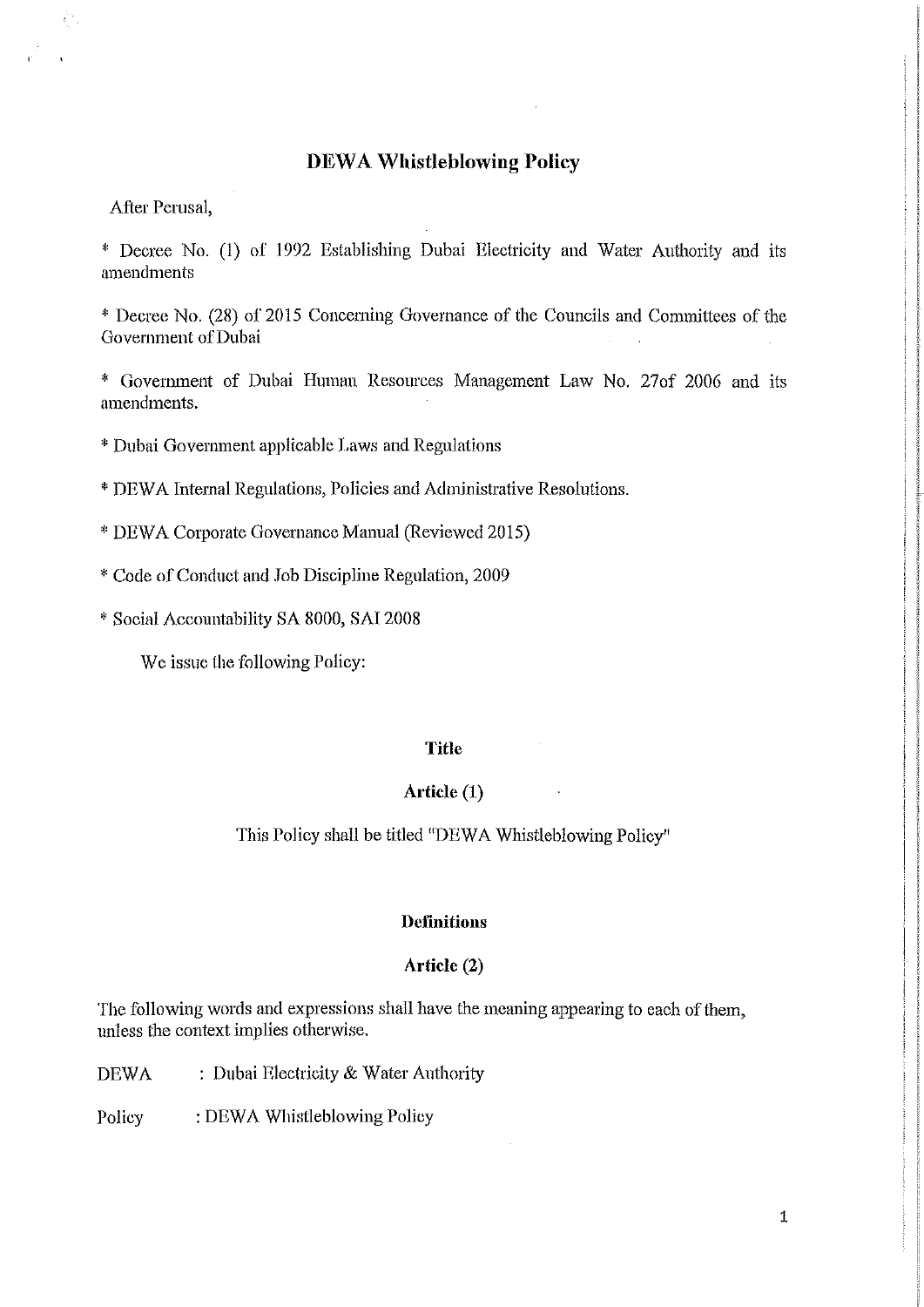Whistleblowing : It is a process of reporting or raising a concern by an employee, stakeholder or third party about unlawful act or misconduct , within or in connection with DEWA activities including but not limited to fraudulent financial activities, illegal or unethical conduct that affect other employees, stakeholders or the Government or DEWA's reputation.

Stakeholders: Contractors, suppliers, consultants, customers or any third party involved in DEWA activities.

Employees: Persons who occupies a budgeted job within DEWA and its subsidiaries

Complainant: The person who raises or reports a concern about illegal practices or misconduct within or in connection with DEWA activities.

Concerned Authorities: MD & CEO Office, Internal Audit Department, Legal Affairs Department and Human Resources & Business Support Division.

#### **Objectives**

## **A1·ticlc (3)**

DEWA is fully committed to maintain high standards of ethical and legal business conduct with honesty, accountability and integrity at all times.

The Policy objective is to support DEWA's values on Corporate Governance and provide transparent and confidential process for handling concerns. It is designed to encourage a climate of open communication and trust for the best interest of DEWA.

## **Purpose of the Policy**

## **Article (4)**

This Policy establishes the standards and procedure that enable employees and stakeholders to raise or disclose concerns about illegal practices or misconduct within or in connection with DEWA activities.

## **Scope of Application**

#### **Article (5)**

The Policy applies to all DEWA's employees, stakeholders and in all cases where there are genuine concerns about illegal acts or activities, financial and administrative corruption including conflict of interest, money laundering, bribery, fraud and misconduct or any act that violates DEWA's regulations, policies & procedures, its values and applicable laws conducted within or in connection with DEWA activities, that affect other employees, stakeholders or the Government or DEWA's reputation or interest.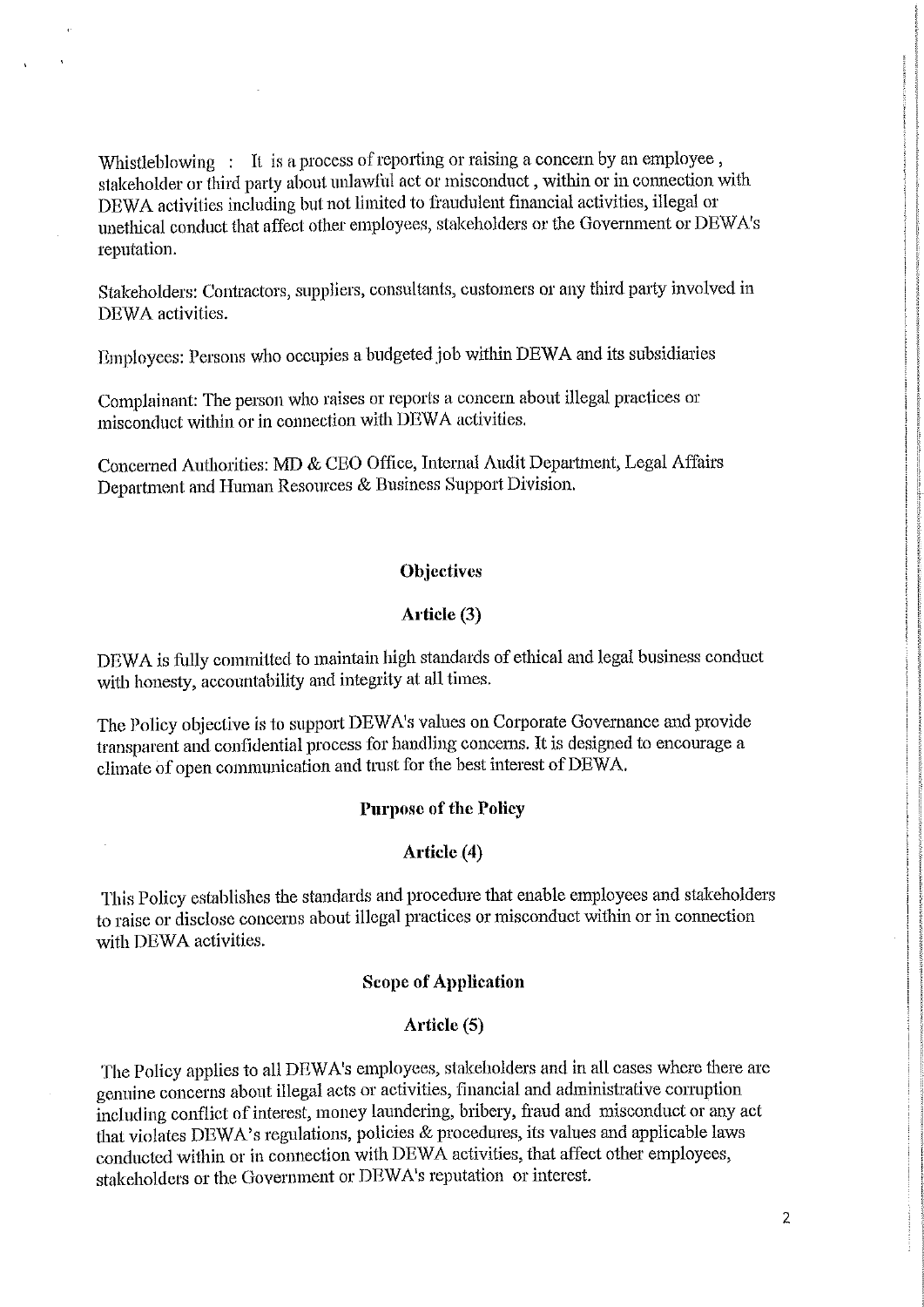### **The Ownership of the Whistleblowing Policy**

## **Article (6)**

The ownership of the Policy vests with the Internal Audit Department.

 $\mathbf{v}_{\rm{in}}$ 

Managers have responsibility to ensure and facilitate the implementation of the Policy and the procedures set out in it within their Divisions/Departments.

All employees and stakeholders have a role and are responsible for the success of this Policy by ensuring that they take the appropriate steps to raise concerns about illegal conduct or practice.

#### **Governing Principles**

## **Article** (7)

The following rules and principles shall govern the procedure for raising and reporting a concern:

- 1. Without prejudice to the employee's obligations under DEWA's Code of Conduct and Ethical Employment Standards to report any service violations, the complainant shall raise his concern in good faith and that his allegation should not be biased or malicious against others.
- 2. The complainant must disclose any personal interest he has in the matter raised.

3. The complainant's identity will be treated with confidentiality. However, he/she is encouraged to disclose his/her name to facilitate the process of follow up questions and any possible investigations that may be conducted.

4. The concerns raised will be treated fairly.

5. The employee is not expected to produce evidence to prove the truth of his /her concern. However, in case investigations lead to a criminal or disciplinaiy proceedings, the complainant may be required to provide evidence or testimony.

6. a) No individual who raises concerns in good faith, 1mder Policy procedures, will be dismissed or subjected to any retaliation or detriment to his career or reputation as a result of such action, even if the concerns turned out to be not evidenced provided that it is not malicious.

(b) If an employee has been retaliated or discriminated against for exercising his rights under tbis Policy, he shall raise his grievance to the Grievances Committee through the Top Management Office within 30 days of the alleged adverse action.

 $(c)$  DEWA reserves the right to take the appropriate action against anyone or third party who initiates or threatens to initiate any form of retaliation against genuine complainant.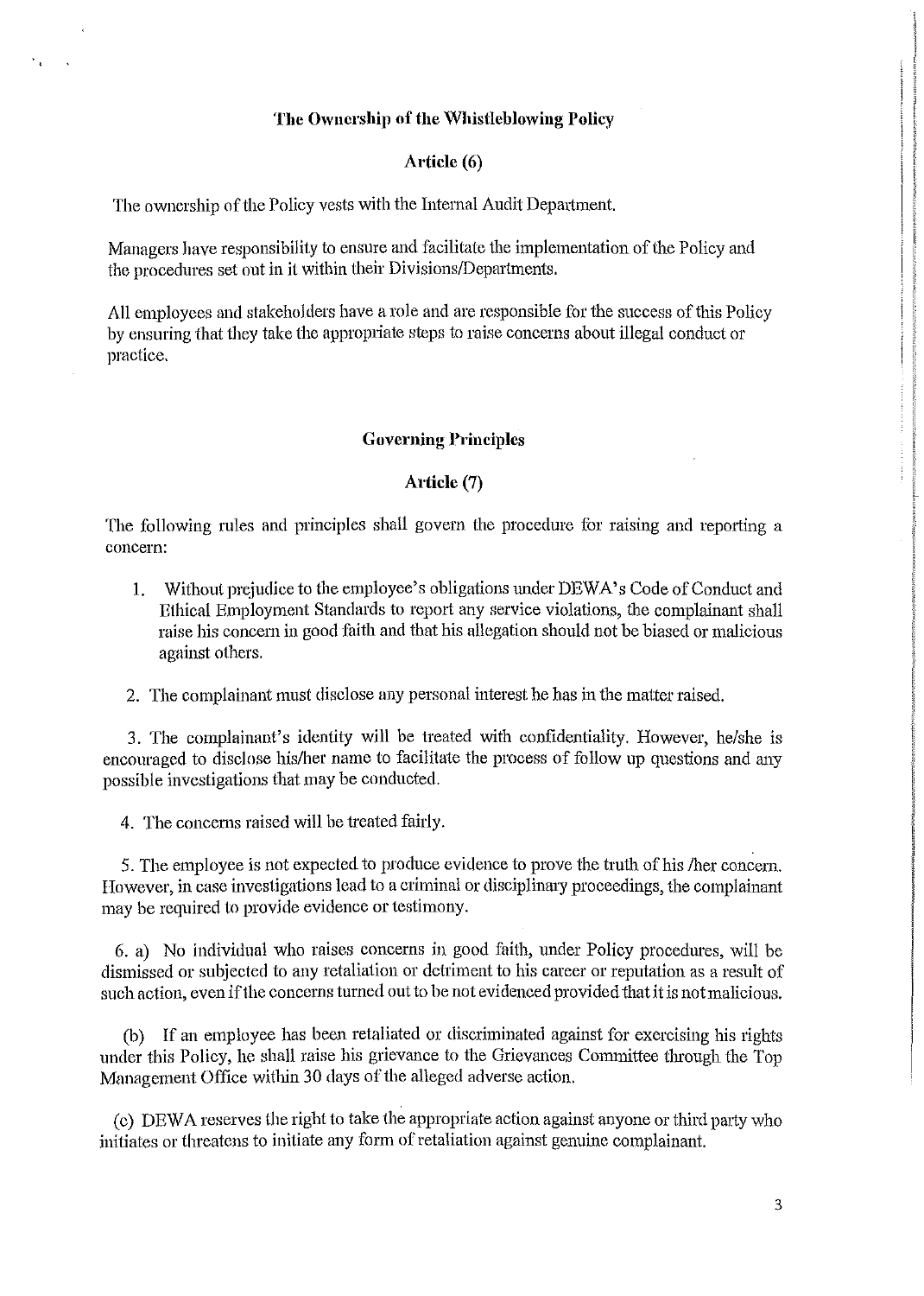7. The Whistleblowing process and disclosures shall remain confidential. The Investigative Report shall only be disclosed to relevant parties on a "need-to-know" basis.

Any disclosure of concern made by the complainant, shall be kept confidential by him.

# **Reporting the Concerns**

# **Article (8)**

Any employee of DEWA or other stakeholders can raise and report the concern by the following whistleblowing channels:

# **A) Report to a Senior Sfaff in H.E. the MD&CEO Office**

- (i) Anonymous reporting through a whistleblowing hotline, including the option to leave a secure voicemail, as well as an email address.
- (ii) The hotline shall be handled by a senior staff in H.E the MD & CEO Office who shall receive calls and analyze them in coordination with the concemed authorities, as the case may be.
- (iii) Locked mailbox attached to H.E. the MD&CEO Office whereby complaints in hard copies can be submitted which shall then be handled by the above mentioned Senior Staff in coordination with the concerned authorities.

#### **H) The Concerned Authorities**

(i) The concerns may be reported directly to Legal Affairs/Internal Audit / Human Resources & Business Support Division, as the case may be.

#### C) **Report at Divisional Level**

(i) Concerns related to employment can be reported through the direct manager/divisional head of the employee to the concerned authorities, as the case may be.

The email addresses of the above reporting channels and hotline number at H.E the MD  $\&$  CEO Office are provided for at DEWA official website.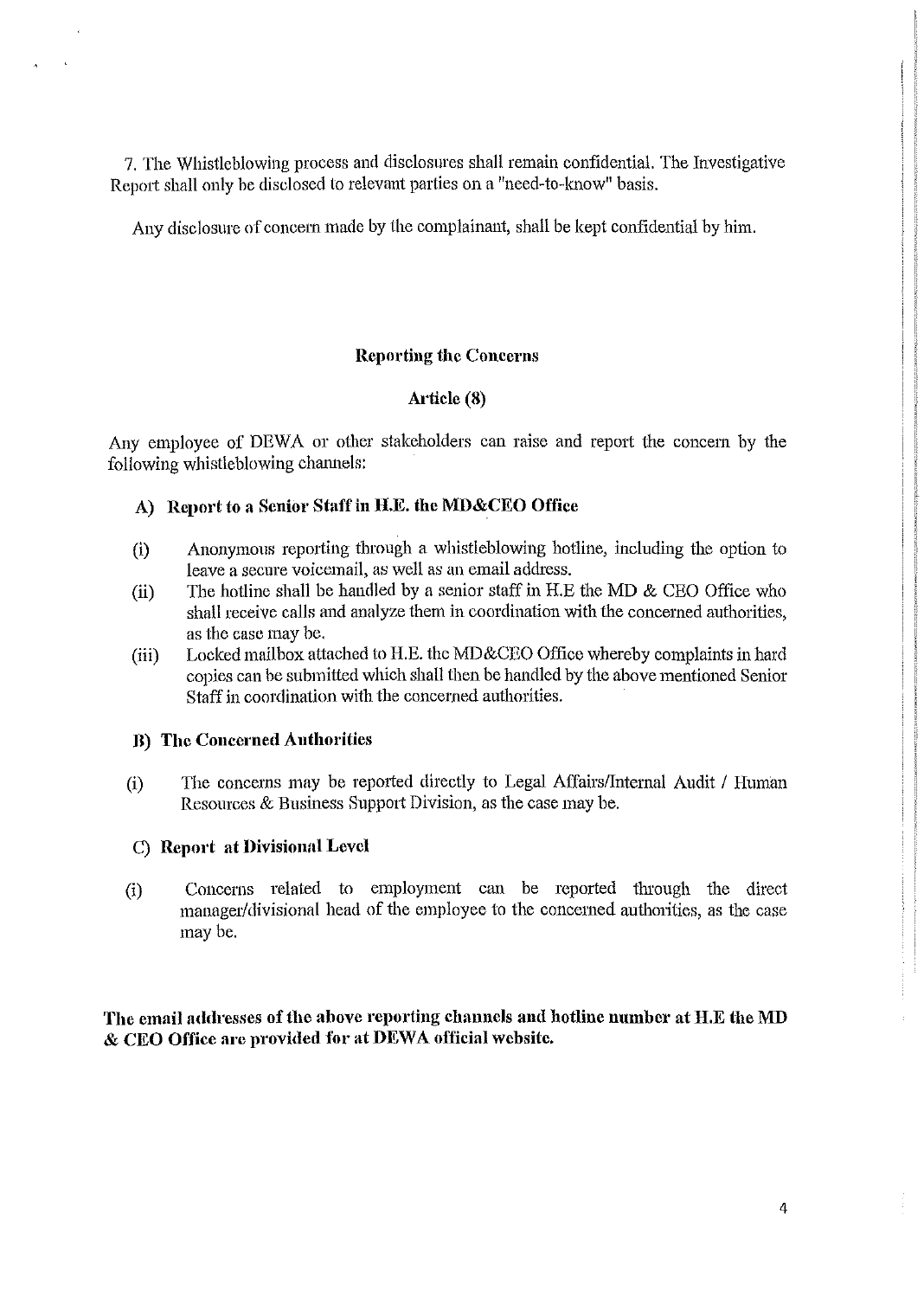### **Procedure in Handling Concerns**

# **Article (9)**

This procedure is not intended to replace the Grievance and Complaints Committee procedure under the Government of Dubai Human Resources Management Law No. 27 of 2006 and its amendments, as applicable under DEWA policies and regulations, which shall continue to be the appropriate way to raise personal issues relating to employees specific jobs or employment.

1. The complaint when raised or reported, it will be reduced to writing by the recipient and sent to the concerned authority for review and appropriate action.

2. When a disclosure of concern is made, a senior staff from the concemed authority will be appointed as the key contact with complainant to update him of the action taken and provide any support required, whenever reasonably practicable.

DEWA is not committed to update the complainant of the result of his complaint, unless a relevant legislation provides otherwise.

3. An initial assessment of the reported incident shall be made by the concerned authority to decide whether it is based on erroneous information or there are grounds for appropriate procedures to be taken.

4. Whenever required, a Screening Committee consisting of representatives from the concerned authorities shall be convened upon the request of either of the concerned authorities to determine on the validity and action to be taken in cases of controversial issues.

5. A preliminary inquiry shall be conducted to determine whether there are sufficient reasons to merit investigations in the concern.

6. Subject to the provisions of Government of Dubai Human Resources Management Law No. 27 of 2006 and its amendments, concerning the procedures and powers of administrative violation committees and the grievances committees, the investigation shall be undertaken by the concemed authorities ,when there are reasonable grounds to conduct it.

7. (i) All investigations related to financial or performance of an administrative actions shall be conducted by Intemal Audit in line with authorities vested on them under Dubai Law No. (1) of 1995 on the Establishment of Financial Audit Department, Dubai Law No. (3) of 2007 regarding the Establishment of the Financial Control Department and Dubai Law No. (8) of 2010 on the Financial Audit Department.

(ii) " In case Divisions and Departments receive any information conceming the investigation related to financial or performance of an administrative action should forward it to Internal Audit Department to perform initial inquiry " .

8. For this purpose an investigation team with assigned tasks and responsibilities or a staff member designated for the purpose, shall carry out the investigation. The scope and time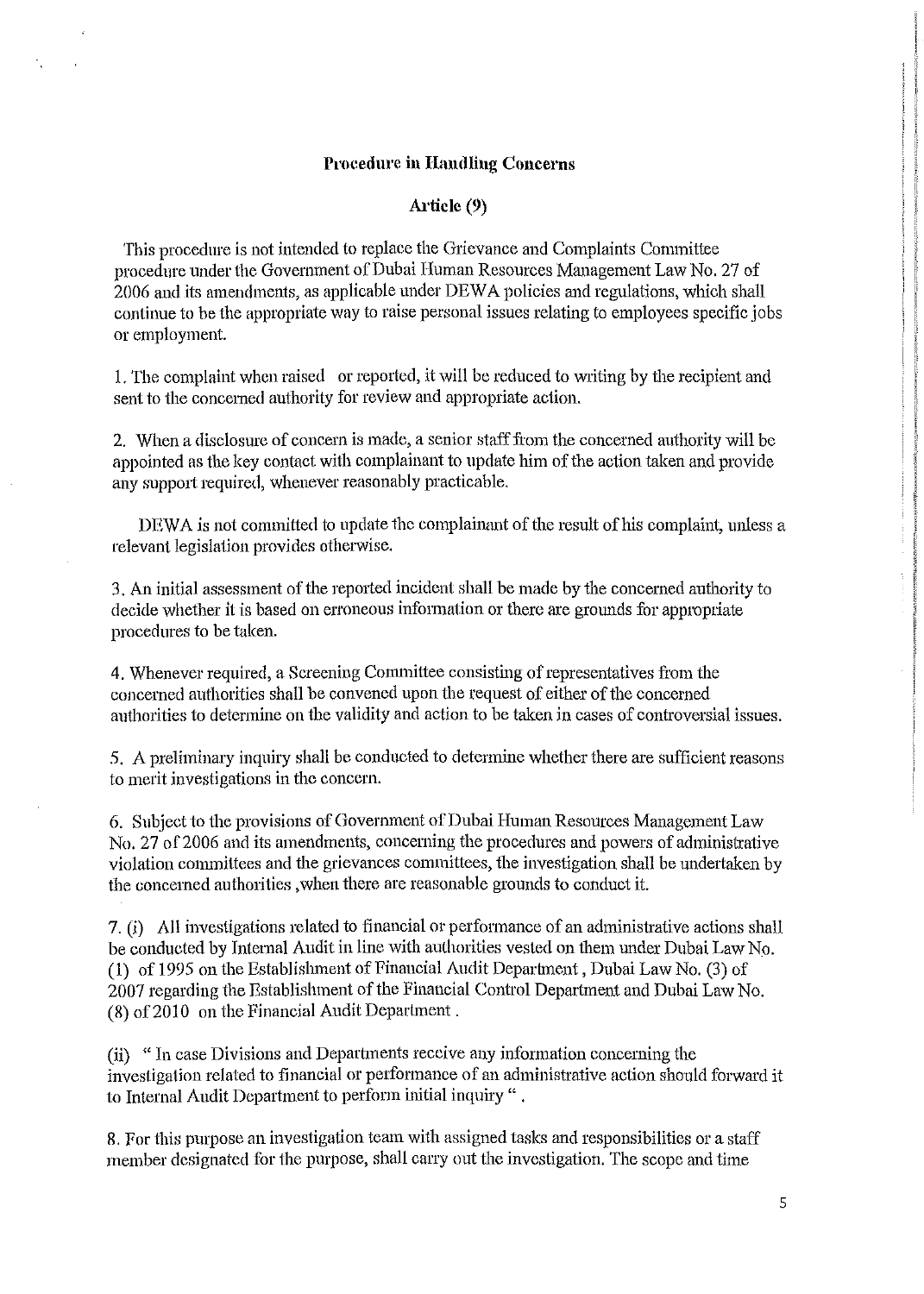period ofthe investigation will depend upon the nature and circumstances of each reported incident. Information may be requested from the complainant during the course of investigation.

9. An Investigative Report of the outcome of the investigation and recommendations shall be submitted to the Top Management through the concerned authority for its directives.

10. Without prejudice to the employee rights under the above stated Whistleblowing rules, no employee is allowed to release any information or comments to the public media or else with regard to any issue relating to the policies and programs of DEWA of which may be considered inappropriate or detriment to DEWA's business or reputation. In this respect any such infonnation will constitute a direct violation of DEWA's Code of Conduct and Ethical Employment Standards and the rules of the Dubai Government Human Resomces Management Law No. (27) of 2006 as amended.

## **False Concerns**

#### **Article (10)**

Legal or disciplinary action, as the case may be, will be taken in accordance with DEWA's policies and regulations and applicable laws against any employee or third party who does not make genuine concern, where any complaint has been maliciously or with knowledge of its falsity, or without reasonable grounds for believing that the information provided was accurate.

#### **Awareness**

#### **(Article 11)**

Periodic awareness to DEWA staff, stakeholders on the key arrangements of the Policy are to be organized hy tho Internal Audit and concerned Division to promote the Policy and ensure its accessibility.

#### **Responsibility for Implementation & Monitoring**

## **(Article 12)**

The Internal Audit Department has overall responsibility for implementation and monitoring of this Policy and sets up the appropriate key performance indicators (KPIs) for the compliance, effectiveness and efficiency with this Policy.

For the effective implementation of the Policy, an annual Report shall be prepared by the Internal Audit and submitted to the Top Management and concerned authorities including the number of complaints received, successfully handled, pending complaints and reasons of delay in handling them.